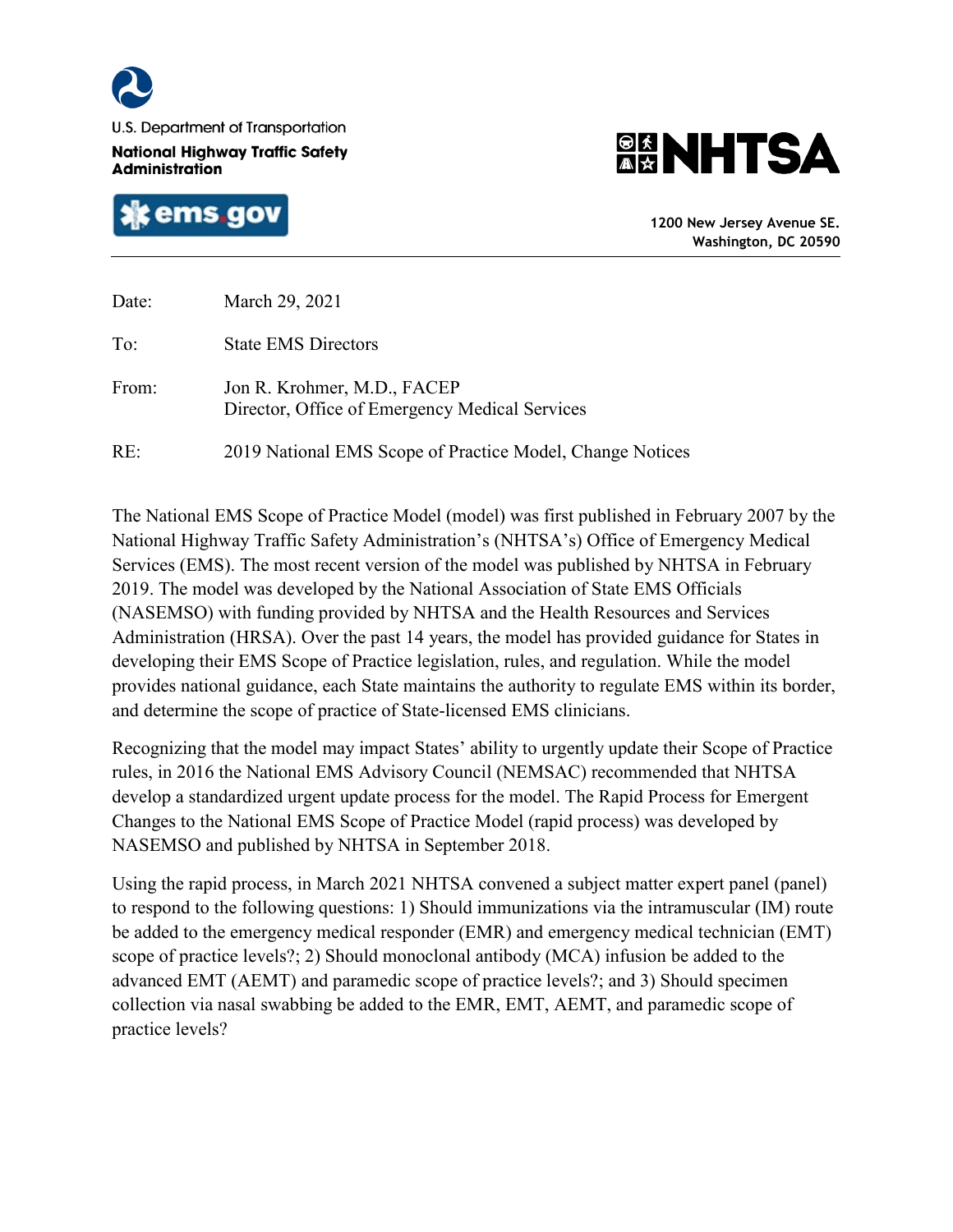The panel considered the ability of EMRs and EMTs to perform the psychomotor skill of medication administration via the IM route and recommended that IM medication administration be added only to the EMT scope of practice as part of their common daily practice.

The panel considered the ability of EMRs and EMTs to administer medical director approved immunizations and recommended that immunizations during a public health emergency be added only to the EMT scope of practice.

The panel considered the ability of EMRs, EMTs, AEMTs, and Paramedics to perform the psychomotor skill of specimen collection via nasal swab and recommended that specimen collection via nasal swab be added only to the EMT, AEMT, and Paramedic scopes of practice as part of their common daily practice.

The panel did not issue a recommendation on MCA infusion.

Based on the panel's recommendations NHTSA used the rapid process to develop the two attached change notices on IM medication administration, vaccinations during a public health emergency, and specimen collection via nasal swab.

It should be noted that, although the recommendations address the psychomotor skills associated with these specific activities, the assumption of the panel in making the recommendations was that all associated educational activities, knowledge of indications and potential contraindications, other potential skills (e.g.: drawing the appropriate dose of medication up from an ampule or vial [single or multi-dose], supervised assessment of skill competency, and quality improvement activities) would be components of the entire program.

I hope you find these change notices useful to you in meeting the urgent needs of your patients and the practitioners you regulate. In the very near future we will publish a revised version of the model which incorporates these change notices. Please feel free to contact me should you have any questions.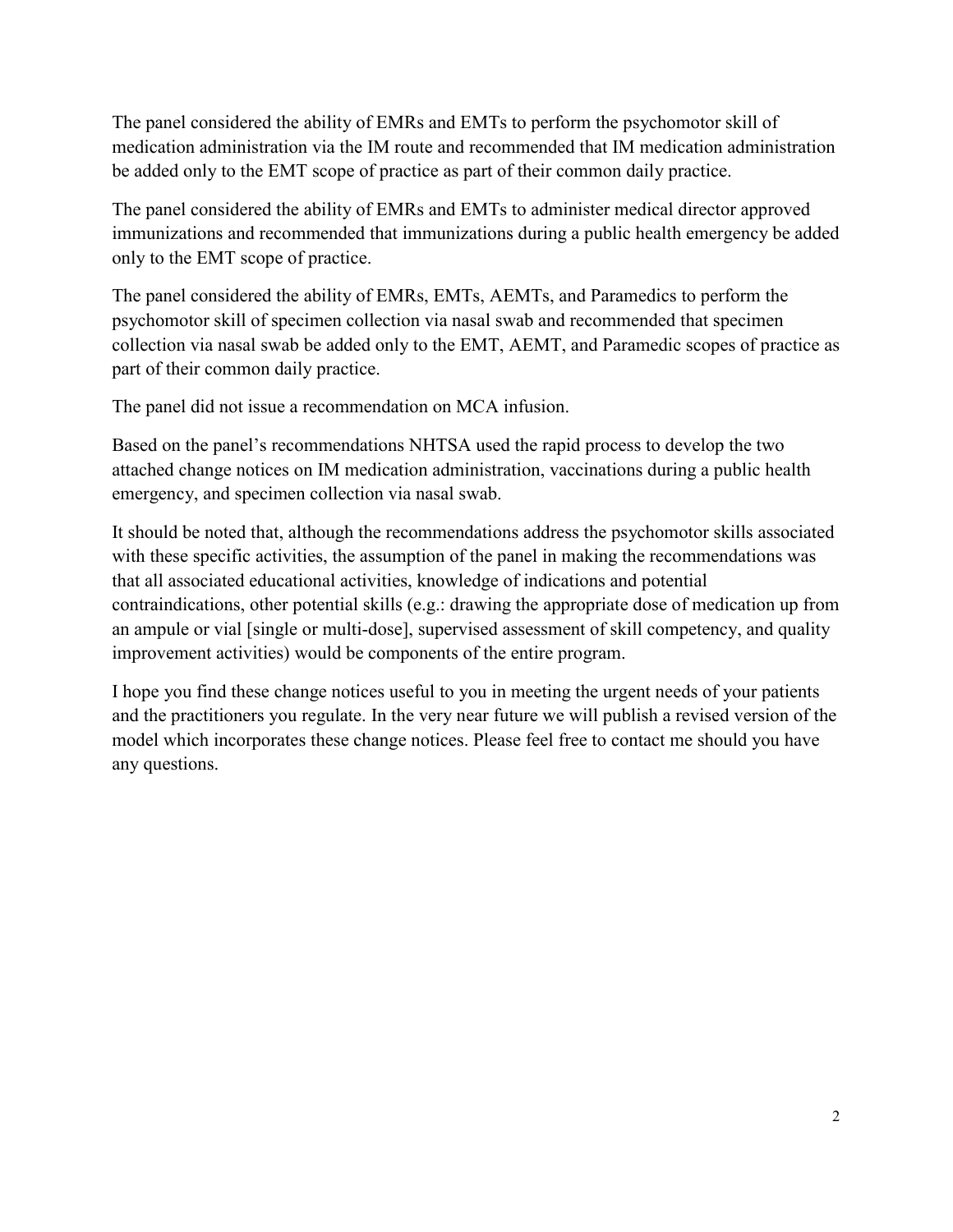# **2019 NATIONAL EMS SCOPE OF PRACTICE MODEL CHANGE NOTICES**

## Change Notice 1.0

March 29, 2021

The following changes to the National EMS Scope of Practice Model (February 2019) DOT HS 812 666 are effective immediately:

Page 35. Emergency Medical Technician Skill – Medication Administration - Route. The following has been added: **Intramuscular.** 

Page 36. Emergency Medical Technician Medical Director Approved Medications. The following has been added: **Immunizations during a public health emergency.** \*

\*Note: the addition of this Medical Director Approved Medication to the Emergency Medical Technician level scope of practice also applies to the Advanced Emergency Medical Technician and Paramedic level scopes of practice.

**BACKGROUND:** At the request of the National Highway Traffic Safety Administration's (NHTSA's) Office of Emergency Medical Services (OEMS) a subject matter expert panel (the panel) considered the following questions to facilitate urgent changes to the 2019 National EMS Scope of Practice Model (Model) to add the intramuscular (IM) administration of immunizations to the Emergency Medical Responder (EMR) and Emergency Medical Technician (EMT) scopes of practice:

- 1. Is there evidence that the procedure or skill is beneficial to public health?
- 2. What is the clinical evidence that the new skill or medication as used by EMS clinicians will promote access to quality healthcare or improve patient outcomes?
- 3. Should the new skill or administration be specific to a public health emergency versus common daily practice?

**METHODS:** NHTSA convened the panel over the course of three meetings to review and discuss the available evidence.

**DISCUSSION:** The Food and Drug Administration (FDA) has issued emergency use authorizations (EUAs) for COVID-19 vaccines. Currently authorized COVID-19 vaccines are administered intramuscularly (IM). All COVID-19 vaccines currently available in the United States are effective at preventing severe illness or hospitalization from COVID-19.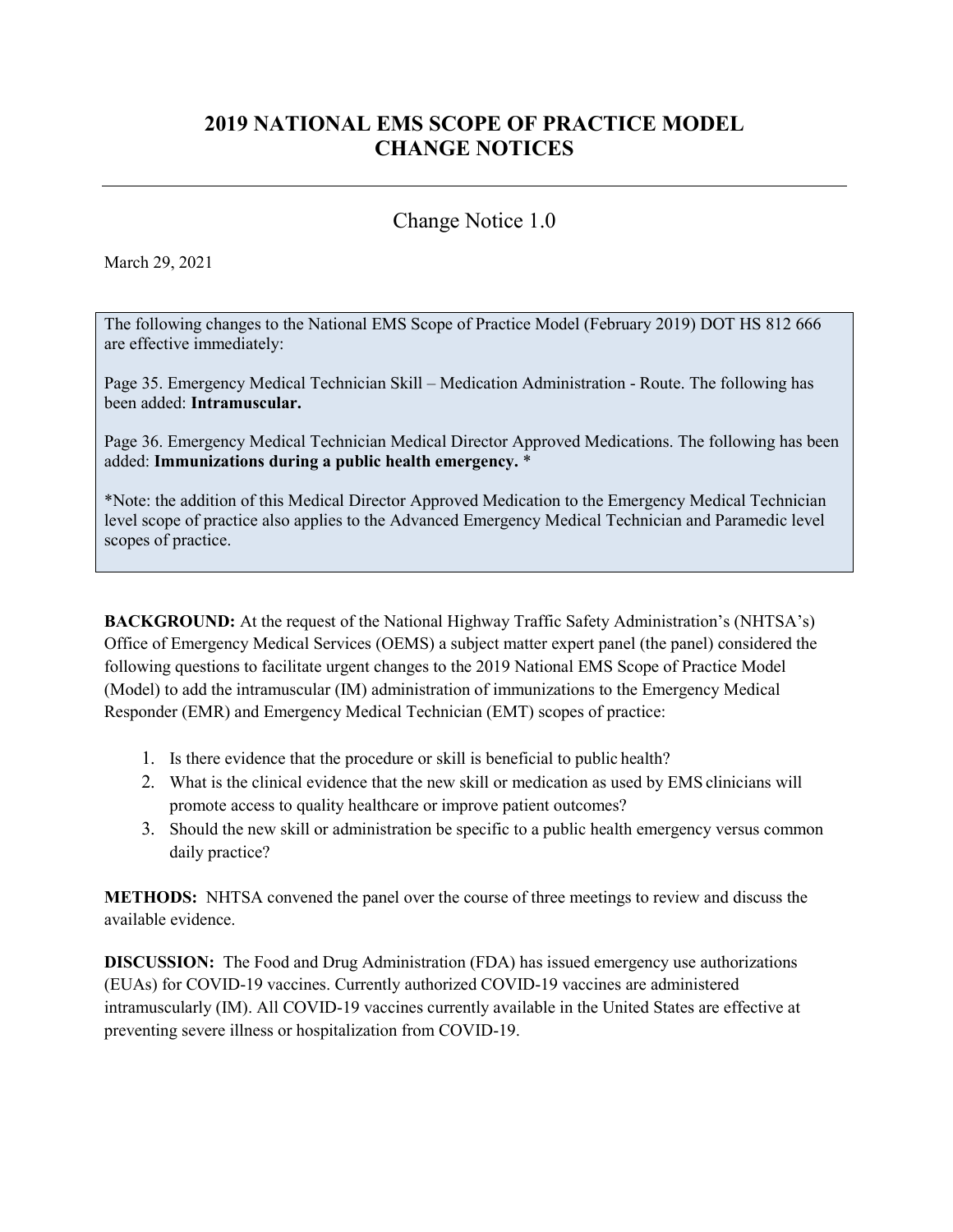The panel considered the ability of EMRs and EMTs to perform the psychomotor skill of medication administration via the IM route and recommended that IM medication administration be added only to the EMT scope of practice as part of their common daily practice.

The panel considered the ability of EMRs and EMTs to administer medical director approved immunizations and recommended that immunizations during a public health emergency be added only to the EMT scope of practice. EMTs shall only undertake this practice if they possess the necessary educational preparation, experience and knowledge to properly administer a medical director approved vaccine during a declared public health emergency. The execution of the procedures shall include the ability to identify an allergic reaction and the post-treatment management of administering a vaccine.

Information on current state EMS scopes of practice regarding vaccination can be accessed through a report published by the National Association of State EMS Officials, *EMS Personnel as Vaccinators: Status by State*, available at[: https://nasemso.org/wp-content/uploads/COVID-Vaccination-Report.pdf.](https://nasemso.org/wp-content/uploads/COVID-Vaccination-Report.pdf)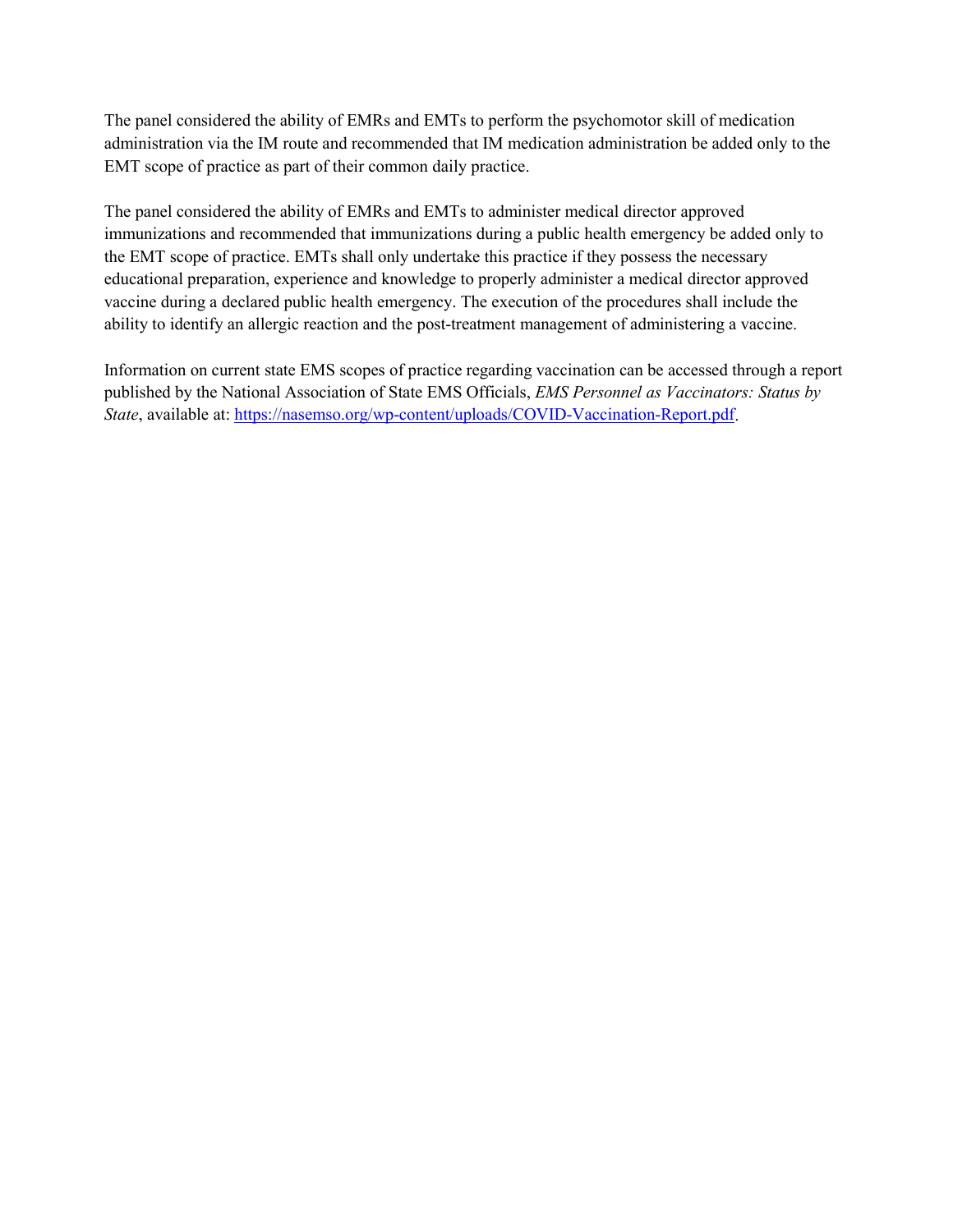# **2019 NATIONAL EMS SCOPE OF PRACTICE MODEL CHANGE NOTICES**

## Change Notice 2.0

### March 29, 2021

The following changes to the National EMS Scope of Practice Model (February 2019) DOT HS 812 666 are effective immediately:

Page 37. Emergency Medical Technician Skill - Miscellaneous. The following has been added: **Specimen Collection via Nasal Swab.** \*

\*Note: the addition of this skill to the Emergency Medical Technician level scope of practice also applies to the Advanced Emergency Medical Technician and Paramedic level scopes of practice.

**BACKGROUND:** At the request of the National Highway Traffic Safety Administration's (NHTSA's) Office of Emergency Medical Services (OEMS) a subject matter expert panel (the panel) considered the following questions to facilitate urgent changes to the 2019 National EMS Scope of Practice Model (Model) to add specimen collection via nasal swabbing to the Emergency Medical Responder (EMR), Emergency Medical Technician (EMT), Advanced Emergency Medical Technician (AEMT), and Paramedic level scopes of practice:

- 1. Is there evidence that the procedure or skill is beneficial to public health?
- 2. What is the clinical evidence that the new skill or medication as used by EMS practitioners will promote access to quality healthcare or improve patient outcomes?
- 3. Should the new skill or administration be specific to a public health emergency versus common daily practice?

**METHODS:** NHTSA convened the panel over the course of three meetings to review and discuss the available evidence.

**DISCUSSION:** The panel considered the ability of EMRs, EMTs, AEMTs, and Paramedics to perform the psychomotor skill of specimen collection via nasal swab and recommended that specimen collection via nasal swab be added only to the EMT, AEMT, and Paramedic scopes of practice as part of their common daily practice.

EMTs shall only undertake the practice if they possess the necessary educational preparation, experience and knowledge to properly conduct specimen collection via nasal swab.